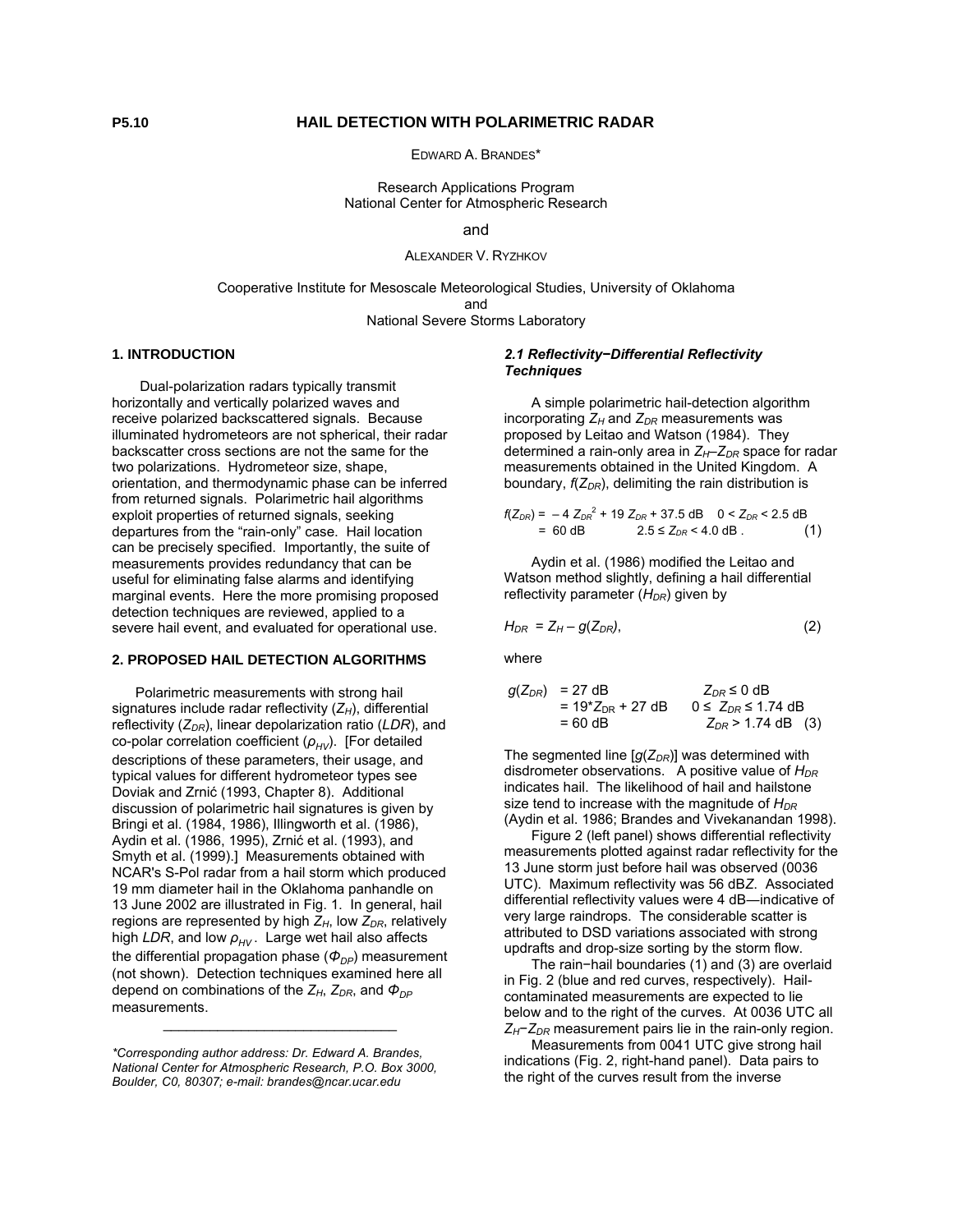

FIG. 1: *Polarimetric radar measurements from a severe hailstorm observed in Oklahoma at 0041 UTC on 13 June 2002. The antenna elevation is 1.2<sup>o</sup> .*



FIG. 2: *Differential reflectivity plotted against radar reflectivity for pre-hail (0036 UTC) and hail stages (0041 UTC) for the 13 June storm. The blue curve is the discriminator of Leitao and Watson [Eq. (1)], and the red curve is that of Aydin et al. (1986) [Eq. (3)]. The measurements are from 1.2<sup>o</sup> antenna elevation.*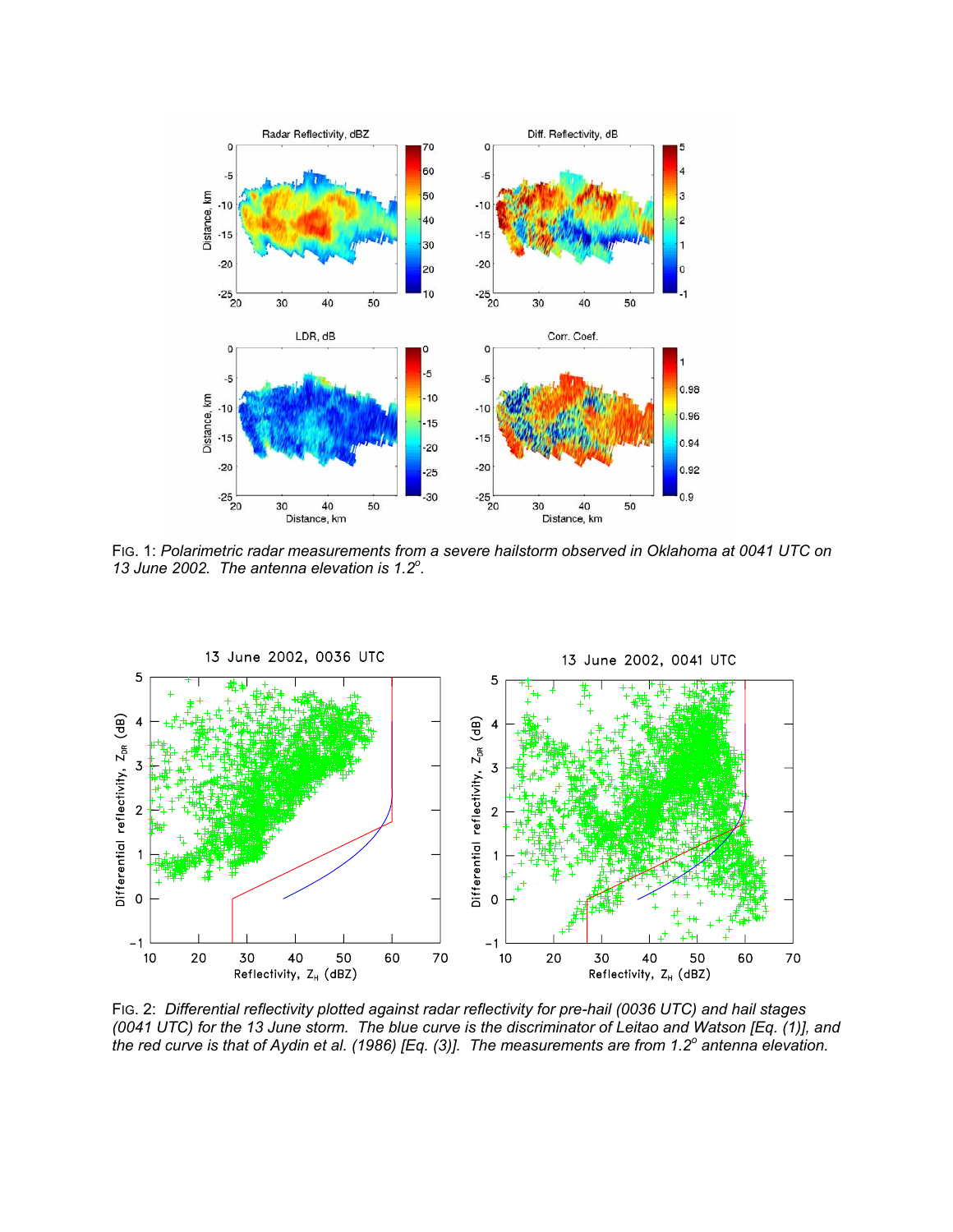relationship between  $Z_H$  and  $Z_{DR}$  that occurs when hail is present, whereby hail increases  $Z_H$  because of its size but reduces  $Z_{DR}$  because hail usually tumbles as it falls and has no preferred orientation. Pairs with high reflectivity and small  $Z_{DR}$  (e.g., near  $Z_H$  = 60 dBZ and  $Z_{DR}$  = 0 dB) are clearly hail affected and correctly designated by both algorithms. Measurement pairs with a  $Z_H$  of  $\sim$ 55 dBZ and a  $Z_{DR}$  of 2–2.5 dB are also likely contaminated by hail because they depart from the rain-only period (0036 UTC). These data points illustrate a problem with relations like (1) and (3). Data pairs along these boundaries are the limits of rain-only measurements and not typical values. They have the smallest median volume diameters for a particular reflectivity value, whereas raindrops in hailstorms are often characterized by large drops. To correctly identify these data points as hail would require a modification of (1) and (3) or a  $H_{DR}$  threshold  $<$  0 dB. Some hail designations for  $Z_H \sim$  50 dBZ are influenced by sidelobe contamination while others arise from differential attenuation. The spatial distribution of hail designations using the algorithm of Aydin et al. (1986) is presented in Fig. 3 (H<sub>DR</sub> panel). The dominance of large drops and the imposed  $H_{DR}$ threshold are believed to cause the hail region to be underestimated.

### *2.2 Difference Reflectivity*

 Golestani et al. (1989) propose to detect hail with the difference reflectivity parameter

$$
Z_{DP} = 10 \log(Z_H - Z_H),
$$

which is defined only for  $Z_H > Z_V$ . Again, the procedure for hail detection is to determine departures from the rain-only case. The radar reflectivity−difference reflectivity distribution for the rain-only stage of storm development is shown in Fig. 4a. A least-squares fit to the observations is

$$
Z_{DP} = -6.831 + 1.087 Z_H.
$$
 (4)

Examination reveals a linear relationship with some broadening of the distribution at lower reflectivity due to a higher relative noise level in the measurements. The slope of the line and intercept are sensitive to the DSD. Smaller drop median volume diameters would associate with smaller  $Z_{DP}$  values. Application to the hail stage is presented in Fig. 4b. Radar measurements contaminated by hail lie significantly to the right of the rain-only line (4). Expectedly, the difference reflectivity shares many hail-detection attributes with differential reflectivity. Hail signatures begin at a reflectivity of approximately 50 dB*Z*. Because  $Z_{DP}$  is undefined for  $Z_H < Z_V$ , a condition most likely associated with large hail, the parameter is less desirable as a hail algorithm. Nevertheless,  $Z_{DP}$ has value as a diagnostic tool. Drawing a boundary around a region of a storm suspected to contain hail and determining a broad distribution of  $Z_H - Z_{DP}$  pairs

at high reflectivity values, as in Fig. 4b, is a clear hail signature.

### *2.3 Fuzzy Logic Approach*

 Recognizing that polarimetric signatures for hail are not always unique and overlap those for other hydrometeors, fuzzy logic approaches using the suite of polarimetric measurements have been proposed (e.g., Vivekanandan et al. 1999). Membership functions are employed to determine the likelihood that a particular measurement is contaminated by hail. For example, the current membership function for reflectivity with the pure "hail" category of the realtime algorithm that operates on the S-Pol radar assigns a membership value of "0" for a reflectivity value less than 45 dB*Z* essentially indicating that hail is unlikely. The membership value increases linearly from 45 dB*Z* to 1 for a reflectivity of 50 dB*Z* and remains at that value for higher reflectivity values. Membership values for differential reflectivity are 1 for  $Z_{DR}$  ≤ –1 dB and 0 for  $Z_{DR}$  ≥ 0.5 dB. The membership function increases linearly for intermediate values. Membership function values for all radar parameters are obtained. Each parameter is then weighed for each hydrometeor classification, and the probable dominant hydrometeor type selected.

 The current NCAR hydrometeor classification algorithm (HCA) makes designations for hail and rain–hail, graupel–hail, and graupel–rain mixtures. Application to the 13 June storm is shown in Fig. 3 (PID panel). A core region of hail (red,  $x = 37$ ,  $y =$ −16 km) is flanked by graupel–hail and rain–hail regions. There is also an outer region of graupel– rain. While the designations seem plausible, the total areal coverage of predicted ice forms is probably overestimated. Verification of the various HCA categories will require an extended effort.

## *2.4 Consistency Method*

 This method is a variation of techniques that use radar reflectivity and specific differential propagation phase (*KDP*, the range derivative of *ΦDP*). Consistency among  $Z_H$ ,  $Z_{DR}$ , and  $K_{DP}$  dictates that any two parameters can be used to determine the third parameter. For example,  $K_{DP}$  for rain can be estimated from  $Z_H$  and  $Z_{DR}$  (linear units) with (Vivekanandan et al. 2003)

$$
K_{DP} = 3.32 \times 10^{-5} Z_H Z_{DR}^{-2.0} \ . \tag{5}
$$

An inconsistency arises between relations like (5) and the polarimetric measurements when hail is present (Smyth et al. 1999). A hail parameter (*HP*) can be determined as

$$
HP = K_{DP,c} - K_{DP,m} , \qquad (6)
$$

where  $K_{DP,c}$  is the estimated value of  $K_{DP}$  computed with (5) from radial distributions of  $Z_H$  and  $Z_{DR}$ , and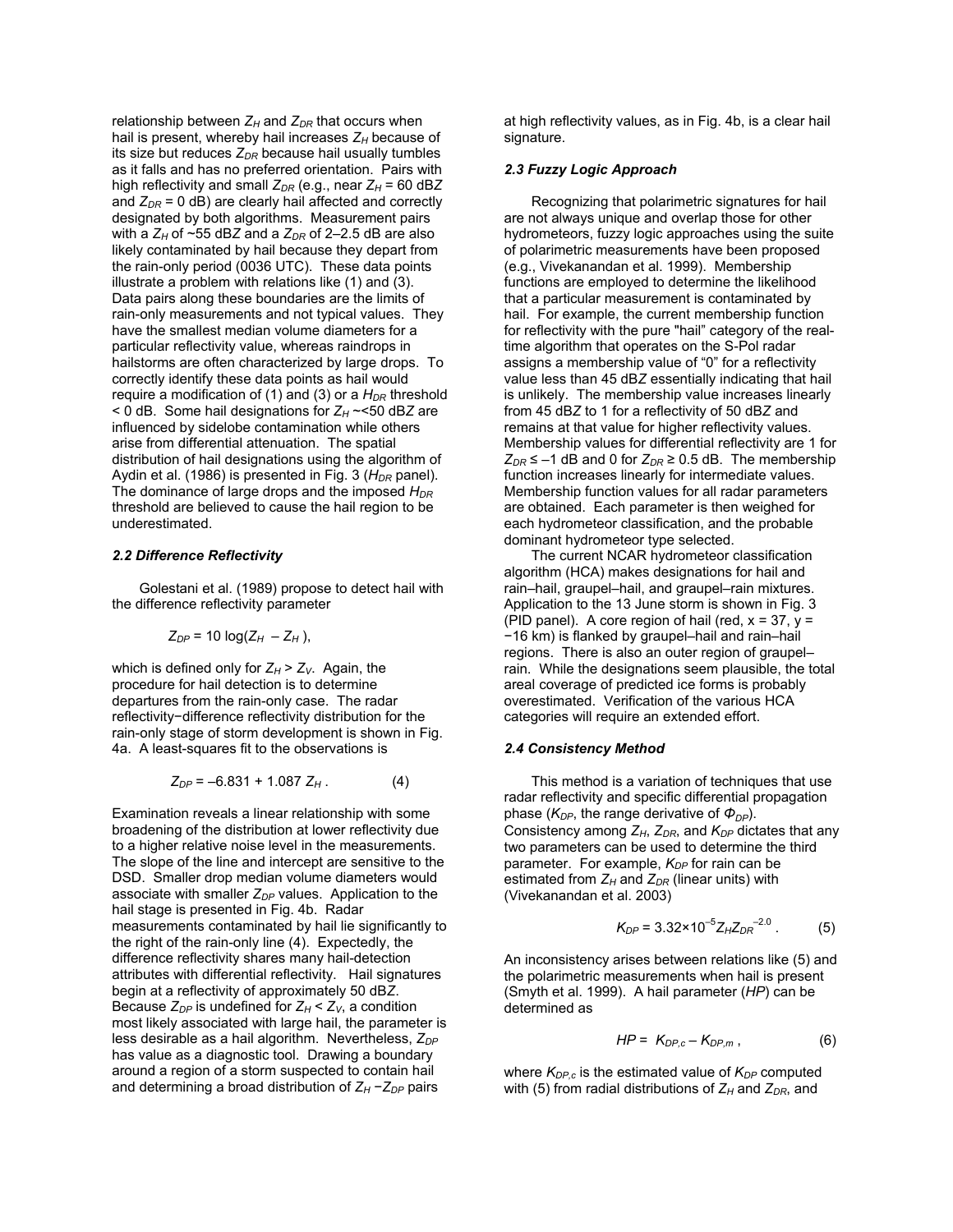

FIG. 3: *Radar reflectivity (slightly smoothed) and hail designations made with potential algorithms for the dataset in Fig. 1. PID classifications are for hail (red) and hydrometeor mixtures: graupel−hail (yellow), rain−hail (green), and graupel−rain (light blue).* 



FIG. 4: *Difference reflectivity plotted against radar reflectivity for the hailstorm at (a) 0036 and (b) 0041 UTC. The red line is a least-squares fit [Eq. (4)] for the pre-hail stage (0036 UTC). The antenna elevation is 1.2<sup>o</sup> .*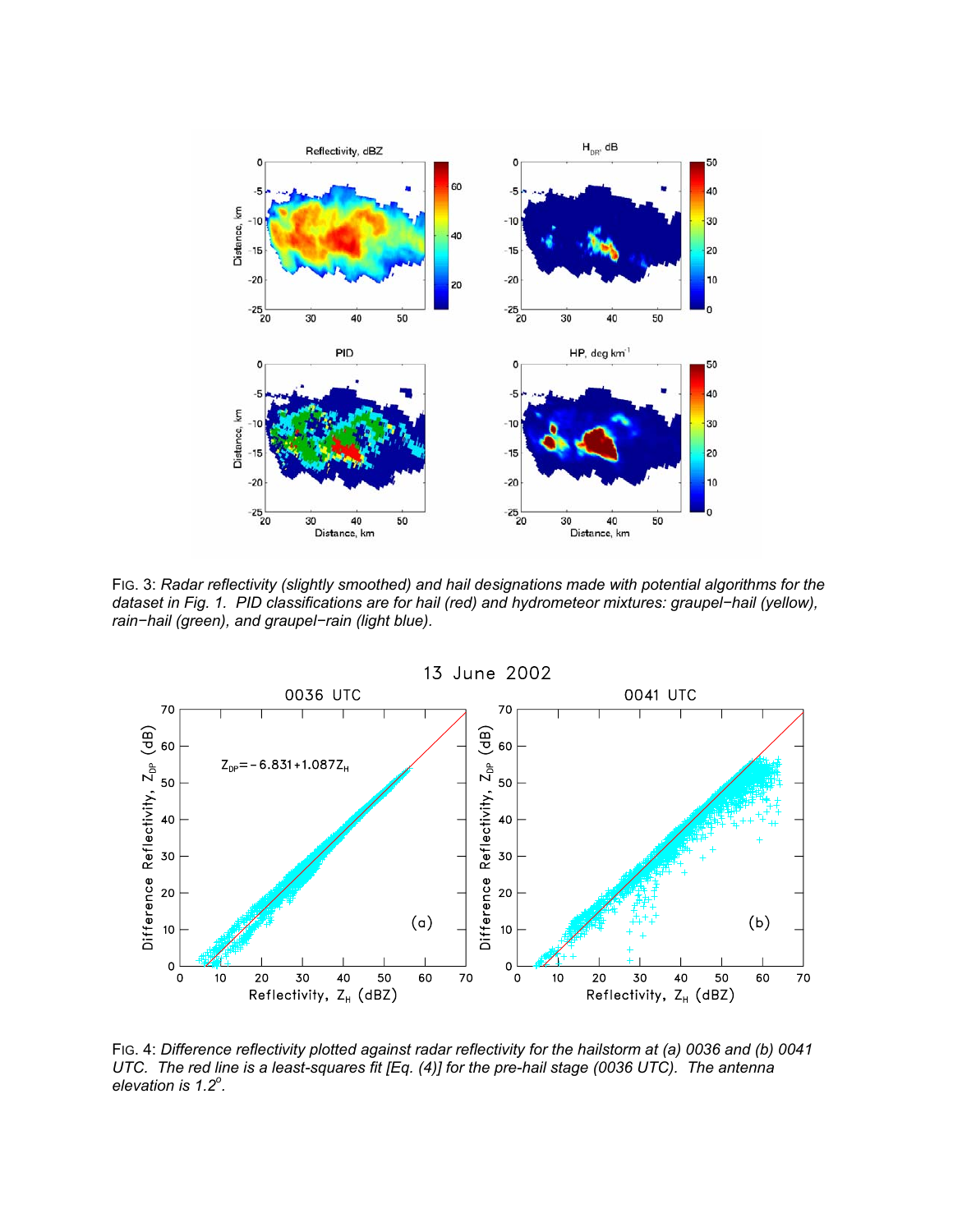$K_{DP,m}$  is the radar-estimated specific differential phase based on *Φ<sub>DP</sub>* measurements. Hail increases  $K_{DP,c}$ relative to  $K_{DP,m}$ . HP should be close to 0<sup>°</sup> km<sup>-1</sup> for rain. Significant positive departures from 0 $^{\circ}$  km<sup>-1</sup> would signify hail.

 The *HP* parameter (Fig. 3) essentially predicts hail in the same locations determined with the fuzzy logic and  $H_{DR}$  methods. As with the other algorithms, designated hail regions are clearly separated from rain areas. However, the approach is simpler than the fuzzy logic method in that, other than the selection of Eq. (5), it has no tunable parameters and issues regarding whether the measurements represent hail or mixtures of hail and other hydrometeors are avoided. The method is relatively insensitive to DSD variations; and the magnitude of *HP*, like *H<sub>DR</sub>*, is believed to be related to hailstone size.

## **3.** *LDR* AND  $ρ_{HV}$

 The utility of linear depolarization ratio and correlation coefficient measurements for hail detection are not evaluated in this report. The presence of hail increases the linear depolarization ratio and decreases the correlation coefficient (e.g., Fig. 1). With the S-Pol radar *LDR* in rain averages about −27 dB. Hail can increase individual *LDR* measurements to more than −20 dB. There is considerable overlap in the rain-only and hail-contaminated distributions. Also, the measurement is susceptible to contamination by range-folded echoes, weak signals, and leakage between the horizontal and vertical channels of the radar. The correlation coefficient shows significant reductions for hail contaminated measurements. Typical values are >0.95 for rain and can be <0.90 for hail. In extreme cases,  $ρ<sub>HV</sub>$  can fall below 0.75−0.85 (Ryzhkov and Zrnić 1994). Inspection of Fig. 1 suggests that hail-detection algorithms using *LDR* and *ρHV* in combination with *ZH* should be possible, as with the *Z<sub>H</sub>* −*Z<sub>DR</sub>* measurement pair, but, to date, these approaches have not been attempted.

# **4. VERIFICATION**

 An "operational" evaluation of differential reflectivity for hail detection was conducted by Lipschutz et al. (1986). The approach was based on the work of Leitao and Watson. The experimental hail-detection algorithm had a probability of detection (POD) of 0.56 compared to a radar reflectivity-based algorithm (the original NEXRAD algorithm) of 0.68. Lipschutz et al. note that many polarimetric algorithm failures were for small hail and attributed the problem to imposed parameter thresholds. [Such problems are symptomatic of DSD issues as discussed in Section 2.1.] In spite of the disappointing results, they conclude that the polarimetric technique had great potential―but needed further testing.

 Nanni et al. (2000) evaluated the algorithm of Aydin et al. (1986) with measurements at 15 min intervals from a C-band radar. Observations from 330

hail pads within 75 km of the radar provided verification. Several analysis constraints were imposed to mitigate issues related to infrequent sampling and attenuation. Hail was found to be associated with  $H_{DR}$  > 13 dB rather than all positive values. [This result may indicate a  $Z_{DR}$  bias error or problems with differential attenuation.] The POD was 0.9 for radar signatures within 2 km of the hail pads. The critical success index (CSI) was 0.6, and the false alarm rate (FAR) was 0.3. Performance may have been influenced by imposed constraints which eliminated about one half of the events. The authors note that many false alarms were close to pads that recorded hail.

 An examination of the fuzzy-logic approach for detecting hail has been conducted by Heinselman and Ryzhkov (2004). The method was compared to the current WSR-88D hail detection algorithm. For a sample of four cases, the polarimetric fuzzy logic algorithm outperformed the current WSR-88D reflectivity-based algorithm in terms of overall accuracy and skill. There was a small increase in the POD, a 29% decrease in the FAR, and a 26% increase in the CSI. With some algorithm tweaking, all occurrences in which observed hail was not detected were eliminated.

# **5. SUMMARY AND CONCLUSIONS**

 Polarimetric variables offer promise for improved hail detection, specifying its location, and estimating hailstone size. The biggest benefit is expected to be the designation of small hail in more marginal hailstorms. Algorithms examined here exhibit desired attributes of a detection procedure in that hail regions are readily separated from rain-only areas. Further, the magnitude of parameters, such as  $H_{DR}$  and  $HP$ , are related to the likelihood of hail and its size. While some techniques are more susceptible than others, all detection methods exhibit some sensitivity to DSD variations. Hence, storms with preternatural DSDs are a potential problem. However, the redundancy offered by the suite of measurements, including *LDR* and  $ρ$ <sub>*HV</sub>*, may be important for identifying such</sub> events.

 Attempts at verification generally show improved results with polarimetric measurements over algorithms based on radar reflectivity alone. Indeed, decreases in false alarm rates and increases in critical success rates of ~30% over radar reflectivitybased schemes are indicated. The verification dataset is very small. A systematic comparison among the various techniques described here and others, such as the  $Z_H - K_{DP}$  procedure of Balakrishnan and Zrnić (1990), on a large dataset obtained from a variety of climatic regimes is needed.

*Acknowledgment.* This research is in response to requirements and funding by the Federal Aviation Administration (FAA). The views expressed are those of the authors and do not necessarily represent the official policy or position of the U.S. government.